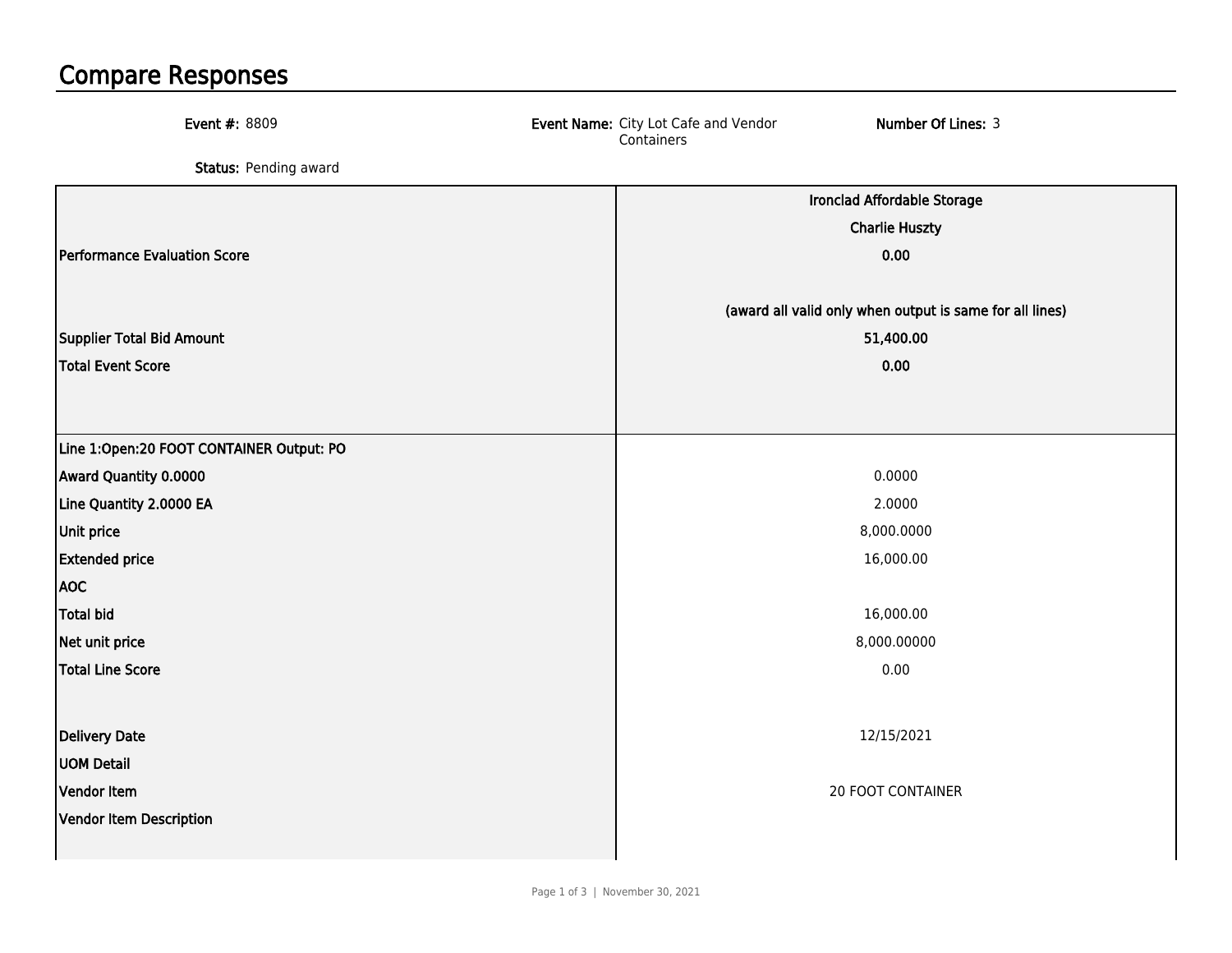| Line 2:Open:40 FOOT CONTAINER Output: PO          |                          |
|---------------------------------------------------|--------------------------|
| Award Quantity 0.0000                             | 0.0000                   |
| Line Quantity 2.0000 EA                           | 2.0000                   |
| Unit price                                        | 16,500.0000              |
| <b>Extended price</b>                             | 33,000.00                |
| <b>AOC</b>                                        |                          |
| Total bid                                         | 33,000.00                |
| Net unit price                                    | 16,500.00000             |
| Total Line Score                                  | 0.00                     |
|                                                   |                          |
| Delivery Date                                     | 12/15/2021               |
| <b>UOM Detail</b>                                 |                          |
| Vendor Item                                       | <b>40 FOOT CONTAINER</b> |
| Vendor Item Description                           |                          |
|                                                   |                          |
|                                                   |                          |
| Line 3:Open:DELIVERY OF ALL CONTAINERS Output: PO |                          |
| Award Quantity 0.0000                             | 0.0000                   |
| Line Quantity 1.0000 LO                           | 1.0000                   |
| Unit price                                        | 2,400.0000               |
| <b>Extended price</b>                             | 2,400.00                 |
| <b>AOC</b>                                        |                          |
| Total bid                                         | 2,400.00                 |
| Net unit price                                    | 2,400.00000              |
| Total Line Score                                  | 0.00                     |
|                                                   |                          |